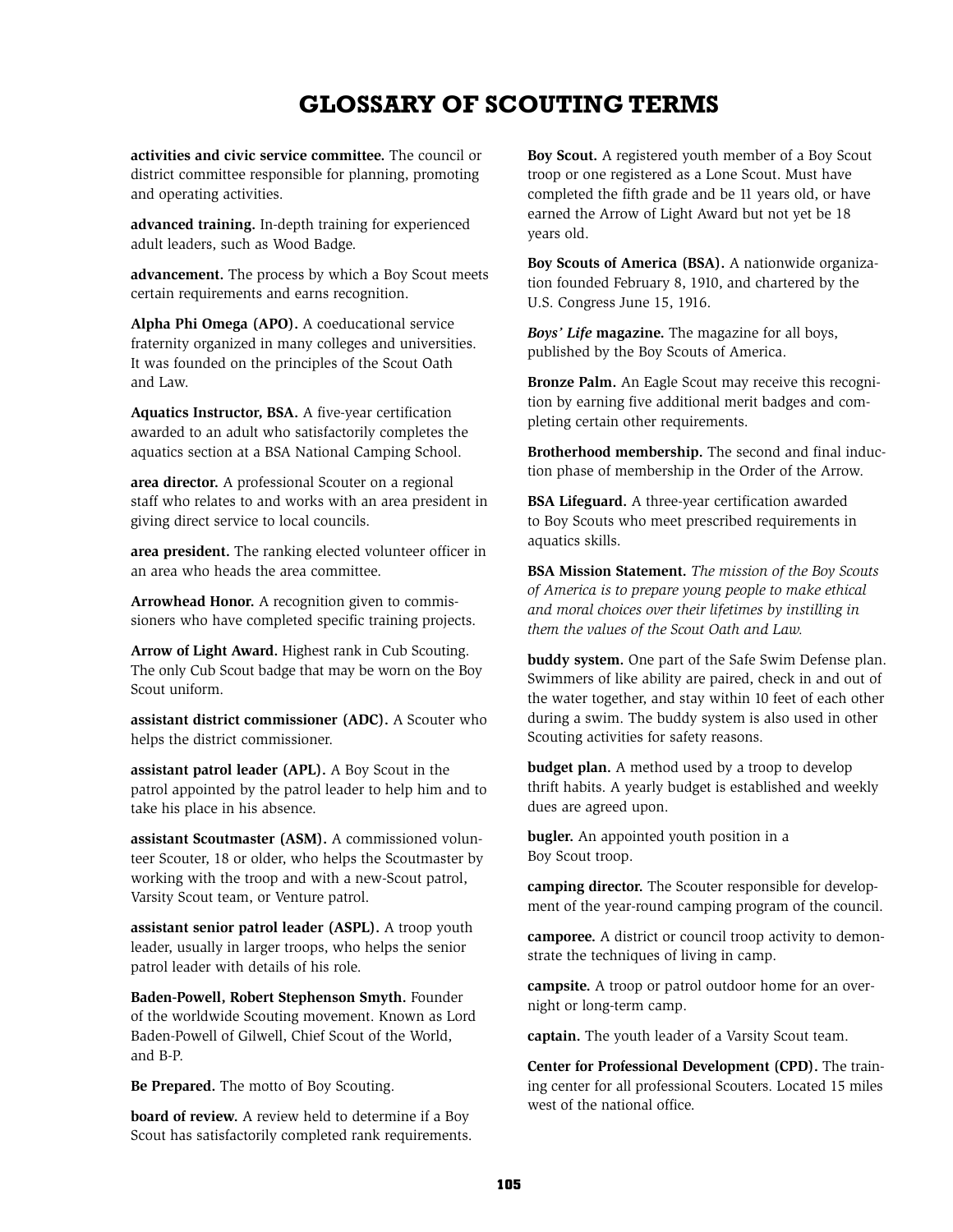**charter.** The Boy Scouts of America was granted a federal charter in 1916 to provide a program of character development, citizenship training, and mental and physical fitness for all boys. The BSA issues charters annually to approved community organizations to operate Scouting units.

**chartered organization.** A religious, civic, fraternal, educational, or other community organization that has applied for and received a charter to operate a Scouting unit.

**chartered organization representative (COR).** A manager of Scouting in a chartered organization who also represents the organization in the local council and district.

**charter presentation.** A formal ceremony at which the charter, Scouter commissions, and membership certificates are presented to organization authorities and members of the unit.

**charter renewal.** An annual meeting attended by the chartered organization representative, head of the chartered organization, troop leaders, and unit commissioner for the purpose of completing the charter application and making plans for the charter presentation.

**Chief Scout Executive (CSE).** The top-ranking professional Scouter of the Boy Scouts of America.

**Coach.** The adult leader of a Varsity Scout team.

**cocaptain.** An assistant youth leader of a Varsity Scout team.

**commissioner.** A volunteer Scouter who works with troops to help them succeed. In addition to the council commissioner, there are district commissioners, assistant district commissioners, roundtable commissioners, and unit commissioners.

**council.** An administrative body chartered to be responsible for Scouting in a designated geographic territory.

**council president.** The elected volunteer Scouter who heads the council and chairs the executive board.

**council service center.** The business center for the local administration of Scouting.

**court of honor.** A recognition ceremony for those who have met the requirements of any one of the Boy Scout ranks, merit badges, or other awards.

**den chief.** A Boy Scout or Varsity Scout who helps direct the activities of a Cub Scout den.

**density.** Percentage of the total available youth who are members.

**director of field service (DFS).** A professional Scouter who supervises two or more field directors in a council.

**Direct Service Council.** The national office center through which U.S. citizens in other parts of the world retain membership and affiliation with the Boy Scouts of America.

**Distinguished Eagle Scout Award.** A recognition bestowed upon a man who received the Eagle Scout Award 25 or more years ago and has made an unusual contribution to his community.

**Distinguished Service Award.** Presented to Order of the Arrow members who have rendered outstanding service to the Order on a section, area, regional, or national basis.

**distribution center.** The warehouse from which BSA equipment, literature, uniforms, and other supplies are dispensed. Located in Charlotte, North Carolina.

**district.** A geographic administrative unit within a council.

**District Award of Merit.** A recognition for Scouters who give noteworthy service to youth at the district level.

**district committee.** A group of key volunteer Scouters who, through the chartered organization, work to ensure the success of the units.

district committee chairman. The executive officer of the district committee.

**district executive.** A professional Scouter who works under the direction of the council Scout executive to support the units and act as an adviser to the volunteer leaders in the district.

**Eagle Scout.** The highest rank for Scouts.

**Eagle Scout Award.** The highest recognition for Scouts.

*Eagletter***.** A periodical published for members of the National Eagle Scout Association.

**executive board.** The National Executive Board is the governing body of the Boy Scouts of America. There is an executive board in each council which is the policymaking body at the local level.

**field director (FD).** A professional Scouter who is responsible for three or more district executives.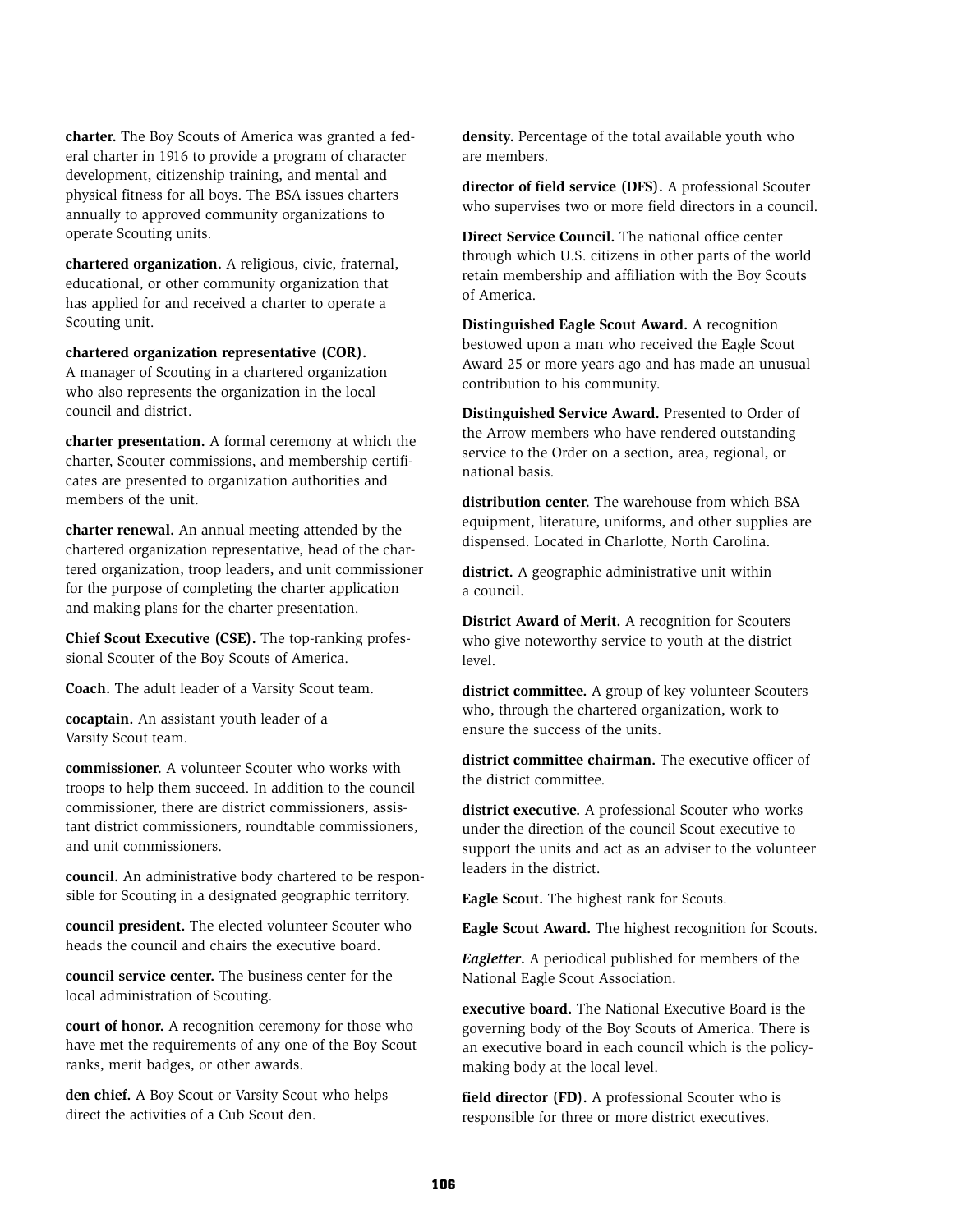**Fifty-Miler Award.** A recognition given to Scouts who have taken part in a wilderness trip of at least 50 consecutive miles over at least five consecutive days, and fulfill requirements for group service projects on the trip.

Firem'n Chit. A recognition given to Scouts who know and understand fire safety rules.

**First Class rank.** The rank above Second Class and below Star in Boy Scout advancement.

**Friends of Scouting (FOS).** An annual opportunity for Scouters and interested people in the community to be identified with the local council through their financial support and influence in the expansion of the council program. Enrollees are known as "Friends."

**Gilwell Park.** The training center of the British Scout Association and the original homesite of Wood Badge training. Located in Epping Forest, England.

**God and Country program series.** A series of religious emblems presented to Scouts of the Protestant faiths.

**Gold Palm.** An Eagle Scout who holds the Bronze Palm may receive this recognition by earning five additional merit badges and completing certain other requirements.

**Good Turn.** A single act of service to others. A distinctive feature of Scouting is its emphasis on service to others. The Good Turn habit is one that all Scouts endeavor to acquire.

**Heroism Award.** A lifesaving award presented to a registered youth member or adult leader who has demonstrated heroism and skill in saving or attempting to save life at minimum risk to self.

**high adventure.** Refers to National Council or local council high-adventure activities or programs for older Scouts. Most of the programs are listed in the publication *Passport to High Adventure.*

**Historic Trails Award.** An award that may be earned by members of a troop for hiking a trail listed in *Nationally Approved Historic Trails* and completing a project related to the trail.

**Honor Medal.** A lifesaving award presented to Scouts and Scouters who have shown heroism, resourcefulness, and skill in saving or attempting to save life at great risk of their own. May be presented with crossed palms in cases of exceptional skill or resourcefulness and extreme risk to self. Presented by the National Court of Honor.

**Hornaday Awards.** William T. Hornaday Awards are given to Scouts, units, and Scouters for distinguished service in conservation.

**instructor.** A person who can instruct others on parts of the Scouting program.

**investiture.** A ceremony placing the responsibilities of an office or a rank upon an individual.

**jamboree.** A term chosen by Baden-Powell to describe the first international gathering of Scouts camping together in London in 1920. The term is restricted to indicate a national or world jamboree.

**junior assistant Scoutmaster (JASM).** An appointed office open to Scouts 16 years of age and older. There is no limit to the number of junior assistant Scoutmasters a troop may have.

**Key 3.** (1) The council Key 3: the council president, council commissioner, and Scout executive; (2) the district Key 3: the district chairman, district commissioner, and district executive.

**Klondike derby.** A competitive event conducted by patrols to demonstrate proficiency in Scouting skills, traditionally conducted in the winter.

**Leave No Trace.** A commonsense set of guidelines that allows Scouts to camp, hike, and take part in related outdoor activities in ways that are environmentally sound and considerate to others using the same areas. A Leave No Trace Awareness Award is available to Scouts who fulfill certain requirements.

**Life Scout rank.** The rank above Star and below Eagle Scout in Boy Scout advancement.

**lodge.** A local council Order of the Arrow group chartered annually by the National Council.

**Lone Scout.** A Boy Scout who, unable to join a troop because of unusual conditions, follows the program as an individual under the leadership of a Lone Scout friend and counselor.

**long-term camping.** A camping experience consisting of five or more consecutive days and nights in the outdoors.

**Medal of Merit.** An award presented to Scouts who put into practice the skills and ideals of Scouting through some great act of service; need not involve a rescue or risk to self.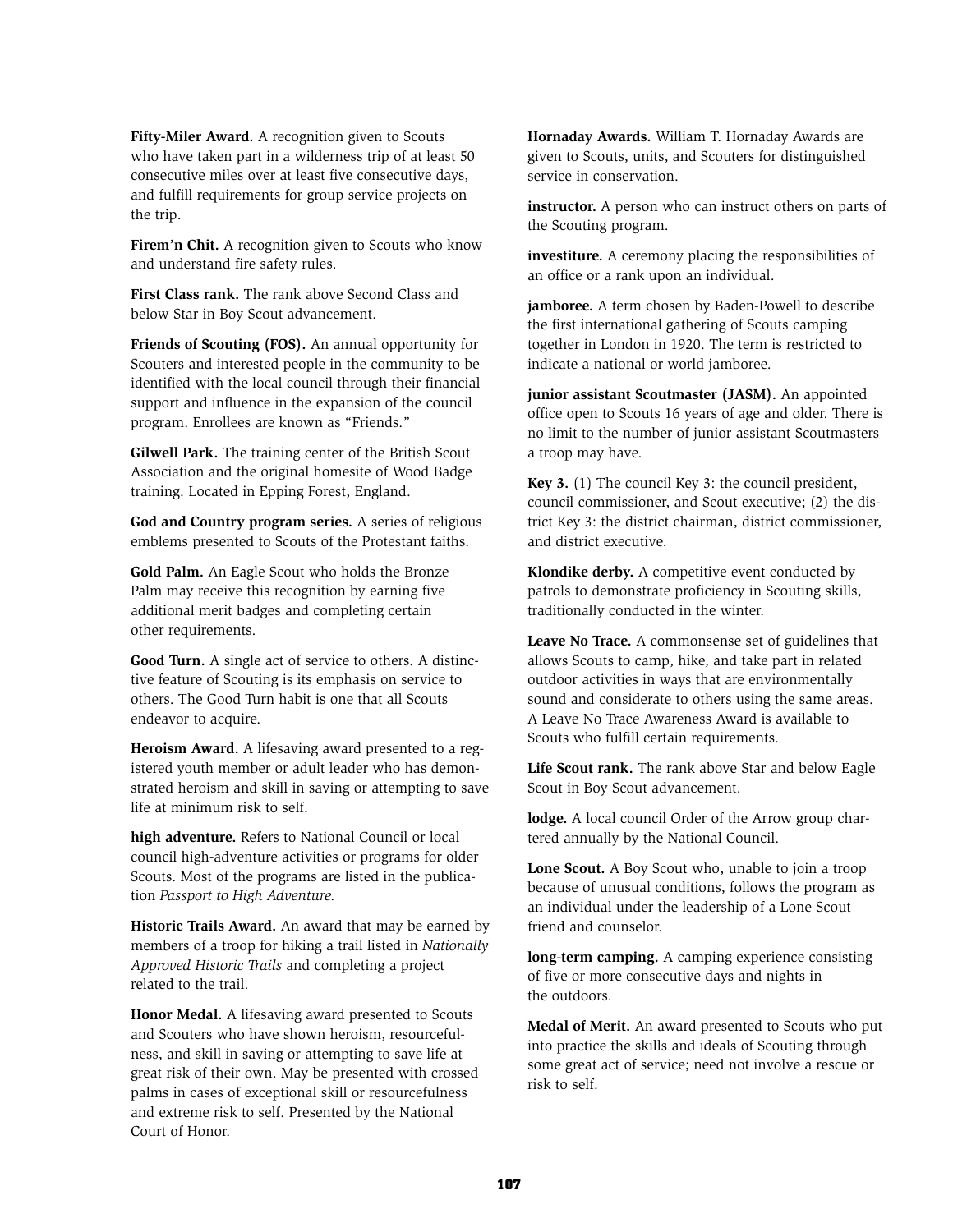**membership inventory.** Part of the charter renewal process when the activity of a unit during the past year is reviewed; usually held along with a uniform inspection.

**merit badge.** A recognition given to a Scout for completing the requirements for the badge.

**merit badge counselor.** A registered adult volunteer who is expert in a merit badge field, has the ability to work effectively with Scouts, and certifies that requirements are met.

**Mile Swim, BSA.** A recognition given to Scouts to encourage their development of physical fitness and stamina through swimming.

**National Camping Award.** A recognition awarded to a Boy Scout troop or Varsity Scout team for completing a certain number of days and nights of camping on either an annual or a cumulative basis. The award also recognizes cumulative achievement in number of campouts by individual Scouts and Scouters.

**National Camping School.** A training experience for key summer camp staff of council camps.

**National Council.** The corporate membership chartered by the United States Congress to operate the program of the Boy Scouts of America; made up of all elected members of the National Executive Board, members of regional executive committees, elected local council representatives, elected members at large, and elected (nonvoting) honorary members.

**National Court of Honor.** A committee of the BSA that is responsible for administering lifesaving awards, meritorious action awards, and distinguished service awards.

**National Eagle Scout Association (NESA).** This group provides an opportunity for all Eagle Scouts to retain identification with Scouting through service to the local council in which they live.

**national office.** The administrative offices of the Boy Scouts of America. Address is 1325 West Walnut Hill Lane, P.O. Box 152079, Irving, TX 75015-2079. Phone number is 972-580-2000. Web page address is *http://www.scouting.org.*

Often improperly referred to as "home office."

**national Order of the Arrow conference.** A biennial conference designed to improve program and leadership skills of all Arrowmen.

**National President's Scoutmaster Award of Merit.**  Awarded by the National Eagle Scout Association to Scoutmasters who make a significant contribution to boys' achievement of the Eagle Scout rank.

**National Youth Leadership Training (NYLT).** A six-day training course for youth leaders conducted at the council level.

**National Advanced Youth Leadership Experience (NAYLE).** A weeklong training experience conducted at Philmont Scout Ranch using the skills taught at National Youth Leadership Training (NYLT).

**new-Scout conference.** The Scoutmaster meets with each new Scout in the troop to get acquainted, discuss Scouting, and welcome the boy into the troop. Held as soon as possible after the boy joins.

**Okpik.** The winter camping program offered by the Northern Tier National High Adventure Program.

**Ordeal membership.** The induction phase of membership in the Order of the Arrow.

**Order of the Arrow (OA).** Scouting's national honor society, the members of which have been chosen by their peers for their Scouting spirit and camping ability.

**orienteering.** A cross-country race to reach a destination and certain checkpoints along the way with the use of a map and compass.

**patrol.** A group of five to eight boys who belong to a troop and work together in and out of troop meetings. There are usually several patrols in one troop.

**patrol leader (PL).** The youth leader of the patrol, elected by its members.

**patrol leaders' council (PLC).** Each patrol leader, representing his patrol, meets with the other patrol leaders and the senior patrol leader to plan their troop program. The Scoutmaster acts as an adviser.

**Paul Bunyan Woodsman.** A recognition given to a Scout who safely demonstrates skill with a long-handled ax.

**Pedro.** The long-eared, four-footed mailburro of the "Hitchin' Rack" column in *Boys' Life* magazine.

**Philmont Scout Ranch.** National high-adventure base covering over 137,000 acres in northern New Mexico. Includes a center for volunteer training. Address is Cimarron, NM 87714.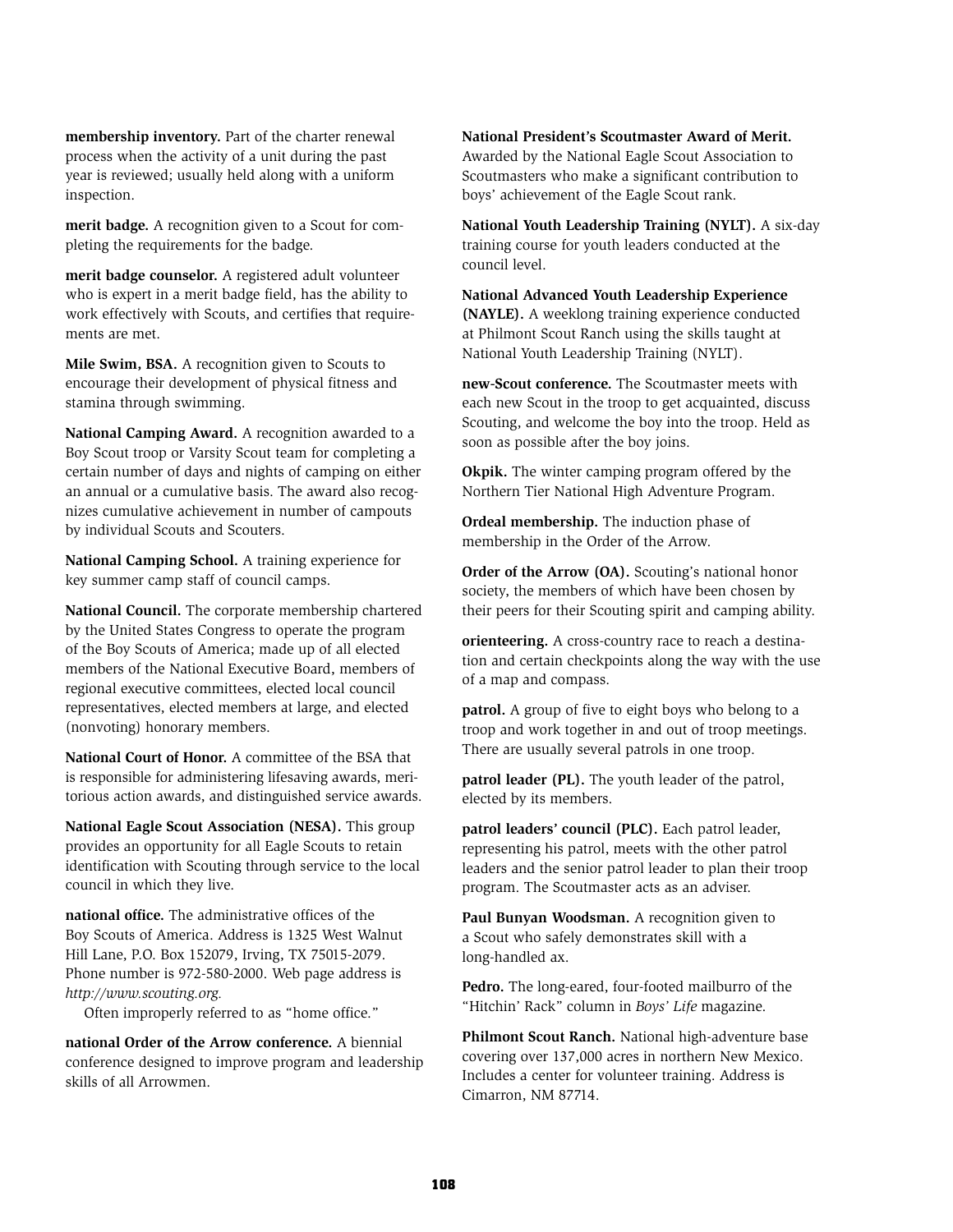**professional.** A registered, full-time employee of the Boy Scouts of America who has successfully completed formal training at the Center for Professional Development.

**Quality Unit Award.** Recognition given each charter year to troops that commit to and meet specified national standards pertaining to leader training, service, advancement, camping, and membership growth.

**rank.** There are six ranks for Boy Scouts: Tenderfoot, Second Class, First Class, Star, Life, and Eagle Scout.

**region.** One of four large geographical administrative units of the BSA: Central Region, Southern Region, Western Region, and Northeast Region.

**registration.** The payment of an annual registration fee; one of the requirements for membership in the Boy Scouts of America.

**roundtable.** A monthly program-planning and moralebuilding meeting for adult leaders.

**roundup.** A program to stimulate member-to-nonmember invitation to join a Scout troop.

**Safe Swim Defense.** A plan with eight defenses for safe swimming.

**Safety Afloat.** Guidelines for safe troop activity afloat in craft less than 26 feet long.

**School Night for Scouting.** A one-night event in a neighborhood school, church, or other community center where boys and parents gather to hear and see how Scouting operates and how they can join.

**Scouter.** A registered adult member of the BSA who serves in a volunteer or professional capacity.

**Scouter's Key.** Recognition given to a troop leader or commissioner for completing training, tenure, and performance requirements.

**Scouter's Training Award.** A recognition for adults who hold positions other than that of Scoutmaster or commissioner, who are trained, and who give service to Scouting.

**Scout executive (SE).** The professional staff leader and secretary of a local council.

**Scouting Anniversary Week.** The week, beginning on Sunday, that includes February 8, Scouting Anniversary Day.

**Scouting distributor.** A firm licensed by the national BSA Supply Division to stock and sell official Scouting merchandise.

*Scouting* **magazine.** The official magazine for all Scouters. It helps interpret the program, stimulate action, and strengthen a desire to serve.

**Scouting movement.** An idea started by Lord Baden-Powell, based on the conviction that boys can live up to a code of conduct and can develop themselves physically, mentally, and spiritually through a program of activities and advancement challenges in association with other boys under the leadership of adults.

**Scoutmaster.** The commissioned volunteer leader, 21 or older, of a Boy Scout troop; appointed by the chartered organization.

**Scoutmaster conference.** A distinctive feature of the troop advancement plan in which a Scoutmaster helps a Scout accept responsibility for his own growth toward each rank.

**Scoutmaster's Minute.** A part of the closing ceremony of a troop meeting or campfire in which the Scoutmaster uses a brief story to inspire Scoutlike conduct.

**scribe.** An appointed officer in the troop or patrol who keeps the troop or patrol records.

**Second Class rank.** The rank above Tenderfoot in Boy Scout advancement.

**senior patrol leader (SPL).** The elected boy leader who runs the troop meetings and the patrol leaders' council meetings, with the guidance of the Scoutmaster.

**service patrol.** The name given to a patrol that has accepted an extra work assignment for the good of the troop.

**service star.** An insignia worn over the left shirt pocket of the uniform to denote number of years of service.

**Silver Antelope Award.** A recognition given by the National Court of Honor to a Scouter for distinguished service to youth within the region.

**Silver Beaver Award.** A recognition given by the National Court of Honor for distinguished service to youth within the council.

**Silver Buffalo Award.** A recognition given by the National Court of Honor for distinguished service to youth on a national level.

**Silver Palm.** An Eagle Scout who holds the Gold Palm may receive this recognition by earning five additional merit badges and completing certain other requirements.